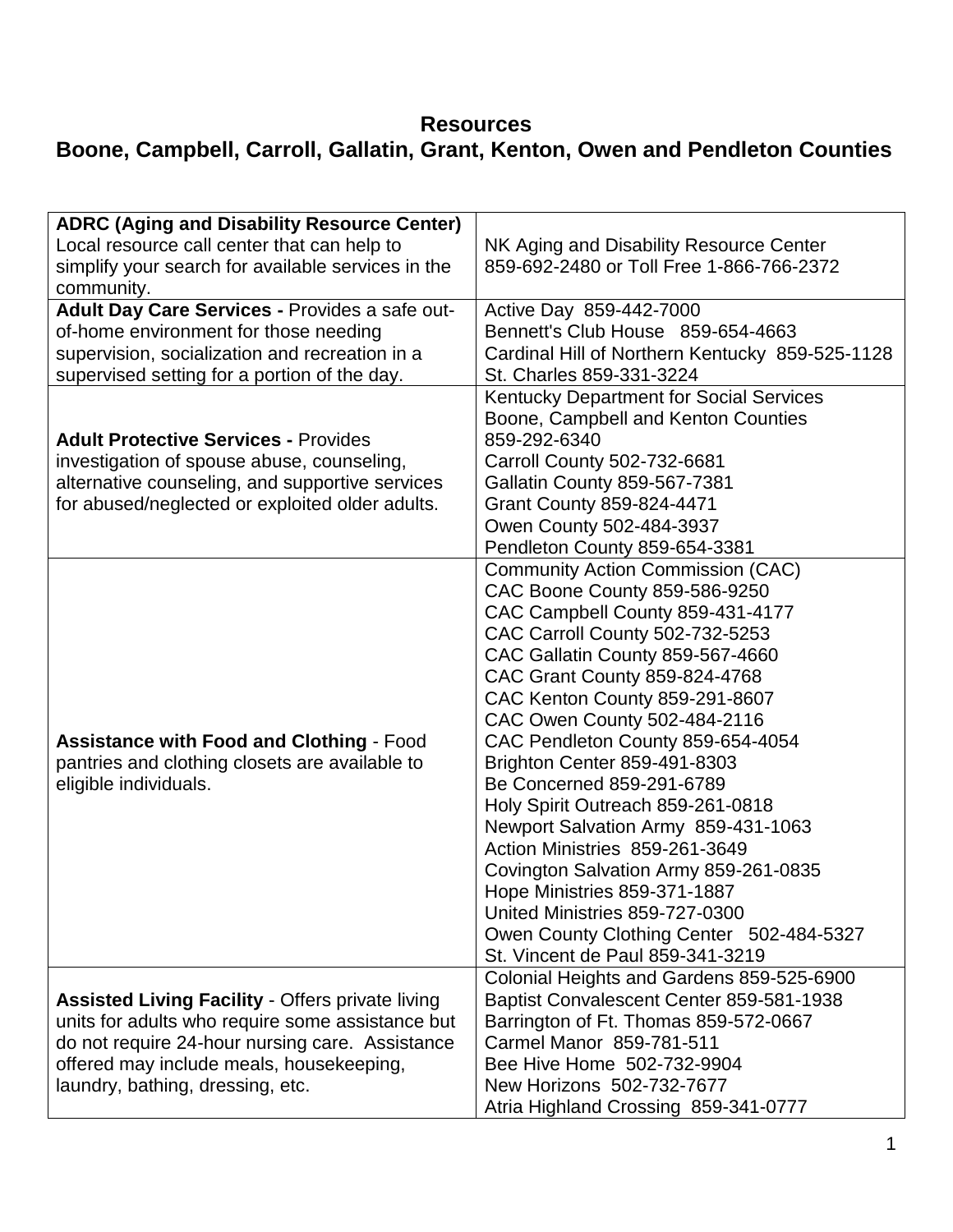|                                                                                                                                                                                                                                                                                                                          | Atria Summit Hills 859-331-5951<br>Baptist Towers 859-491-3800<br>Baptist Village Care Center 859-727-9330<br>Brighton Gardens 859-426-1888<br>Long House at Baptist Village 859-727-9330                                                                                                                                                                                                |
|--------------------------------------------------------------------------------------------------------------------------------------------------------------------------------------------------------------------------------------------------------------------------------------------------------------------------|------------------------------------------------------------------------------------------------------------------------------------------------------------------------------------------------------------------------------------------------------------------------------------------------------------------------------------------------------------------------------------------|
|                                                                                                                                                                                                                                                                                                                          | Madonna Manor 859-341-3981<br><b>St. Charles Care Center 859-331-3224</b><br>Ethos Senior Living 859-980-7200                                                                                                                                                                                                                                                                            |
| <b>Emergency Response Systems - Electronic</b><br>devises that permit an individual to obtain<br>assistance in case of an emergency by pressing<br>a button on a necklace or wristband.                                                                                                                                  | Lifeline Personal Response Service<br>1-866-674-99900 Extension 4453<br>Senior Services of NK 859-491-0522                                                                                                                                                                                                                                                                               |
| <b>Financial Assistance - May provide financial</b><br>assistance for utilities, food, rent or other<br>necessities on a limited basis to eligible<br>individuals.                                                                                                                                                       | <b>Community Action Commission (CAC)</b><br>CAC Boone County 859-586-9250<br>CAC Campbell County 859-431-4177<br><b>CAC Carroll County 502-732-5253</b><br>CAC Gallatin County 859-567-4660<br>CAC Grant County 859-824-4768<br>CAC Kenton County 859-291-8607<br>CAC Owen County 502-484-2116<br>CAC Pendleton County 859-654-4054<br>Brighton Center 859-491-8303                      |
| <b>Home Care Equipment and Products -</b><br>Assistive devices to help with home safety and/or<br>convenience. These may include walkers,<br>wheelchairs, tub stools, etc. Some items may be<br>paid for by Medicare, Medicaid or Private<br>Insurance while other items are available for<br>private pay purchase only. | Alexandria Drugs 859-635-2171<br>Burlington Health Care 859-586-6700<br>Home Health Aids 859-824-1000<br>Patient-Aids 859-441-8876<br>Pulmonary Partners 859-655-2400<br>Note: Parts of Northern Kentucky are covered<br>under Medicare's DMEPOS competitive<br>bidding program.                                                                                                         |
| <b>Home Delivered Meals - A nutritious lunch meal</b><br>delivered to the home, Monday through Friday,<br>for qualifying seniors.                                                                                                                                                                                        | NK Area Agency on Aging & Independent Living -<br>access service by contacting the<br>NK Aging and Disability Resource Center<br>859-692-2480 or Toll Free 1-866-766-2372                                                                                                                                                                                                                |
| Home Health Agency - Offers in-home medical<br>care with a physician's order.                                                                                                                                                                                                                                            | Baptist Home Health 859-547-3353<br>Caretenders 859-578-0022 1-888-257-8069<br>Gentiva Home Health 859-331-5800<br>Visiting Nurse Association 859-344-1661<br>Amedisys Home Health 859-441-7999<br>American Nursing / St. Elizabeth 859-283-1500<br>Lifeline Homecare 859-746-1550<br>Personal Touch 859-441-0200<br>Three Rivers Home Health Owen County<br>502-484-3412 1-800-253-5911 |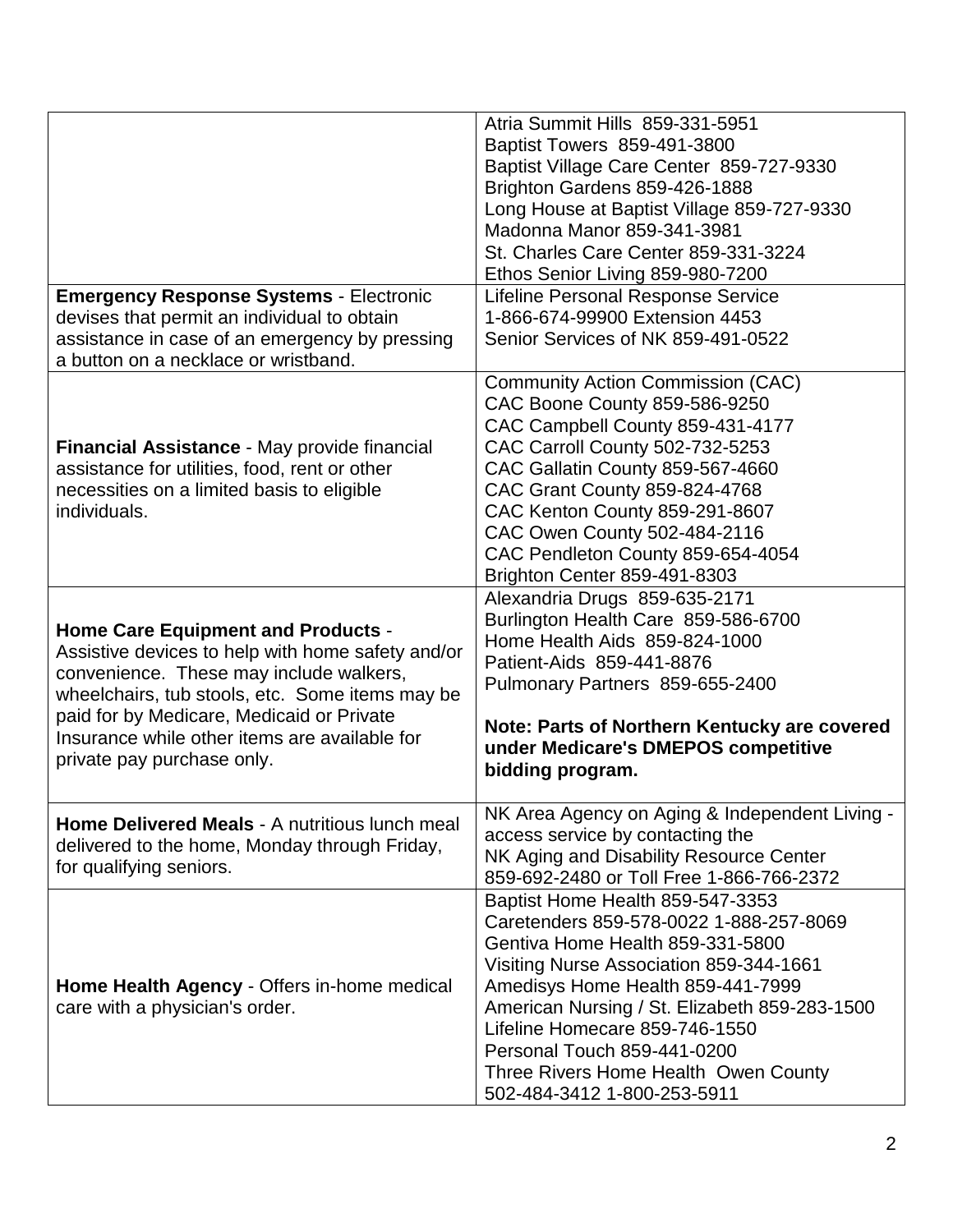|                                                                                                                                                                                                                                                                                                                                                                                                                                                      | Three Rivers Home Health Pendleton County<br>859-654-4725 1-800-249-5853                                                                                                     |
|------------------------------------------------------------------------------------------------------------------------------------------------------------------------------------------------------------------------------------------------------------------------------------------------------------------------------------------------------------------------------------------------------------------------------------------------------|------------------------------------------------------------------------------------------------------------------------------------------------------------------------------|
| <b>Hospice Services - Provides end-of-life care to</b><br>terminally ill patients and their families.                                                                                                                                                                                                                                                                                                                                                | Hospice of the Bluegrass 859-441-6332<br>1-800-200-5408<br>St. Elizabeth Healthcare Northern Kentucky<br>859-301-4600                                                        |
| <b>In-Home Services - Assistance with activities</b><br>such as bathing, dressing, toileting, cleaning,<br>laundry, shopping and errands. Respite care is<br>also offered to provide relief to a caregiver by<br>providing supervision and care for an impaired<br>senior in the home. Provided to older adults<br>aged 60 and over who receive services funded<br>through the Older American's Act, State of<br>Kentucky and private Fiscal Courts. | NK Area Agency on Aging & Independent Living -<br>access services by contacting the<br>NK Aging and Disability Resource Center<br>859-692-2480 or Toll Free 1-866-766-2372   |
| <b>Kentucky Transitions/Money Follows the</b><br>Person (MFP) - A Medicaid program that<br>provides transition assistance and community<br>supports to eligible nursing facility or Intermediate<br>Care Facility for intellectually disabled residents<br>who choose to move back to the community.                                                                                                                                                 | <b>Kentucky Transitions</b><br>275 East Main Street 6W-B<br>Frankfort, KY 40601<br>502-564-0330 or Toll Free: 877-564-0330                                                   |
| Legal Assistance - Handles consumer problems<br>such as utility cut off, Social Security, Medicaid,<br>Medicare, food stamps, housing issues such as<br>landlord/tenant and subsidized housing, and<br>family issues such as divorce and grandparent<br>rights. Limited power of attorney and<br>guardianship counseling.                                                                                                                            | Legal Aid of the Bluegrass<br>859-431-8200 or 1-800-888-8189<br>Access to Justice Legal Helpline for Older<br>Kentuckians 1-800-200-3633                                     |
| Long Term Care Ombudsman - Advocates for<br>all residents in nursing homes and residential<br>care facilities. Investigates and resolves<br>complaints concerning rights and quality of life<br>issues.                                                                                                                                                                                                                                              | NK Long Term Care Ombudsman Program<br>859-491-0522 or 1-800-372-2991                                                                                                        |
| <b>Medicaid Waiver - Consumer Directed Options</b><br>Program (CDO) - CDO gives Medicaid Home<br>and Community Based Waiver (HCBW) members<br>more choices in the way some Medicaid services<br>are provided. With CDO you can choose who will<br>provide services you need as well as how, when<br>and where services will be provided.                                                                                                             | NK Area Agency on Aging and Independent<br>Living - access services by contacting the<br>NK Aging and Disability Resource Center<br>859-692-2480 or Toll Free 1-866-766-2372 |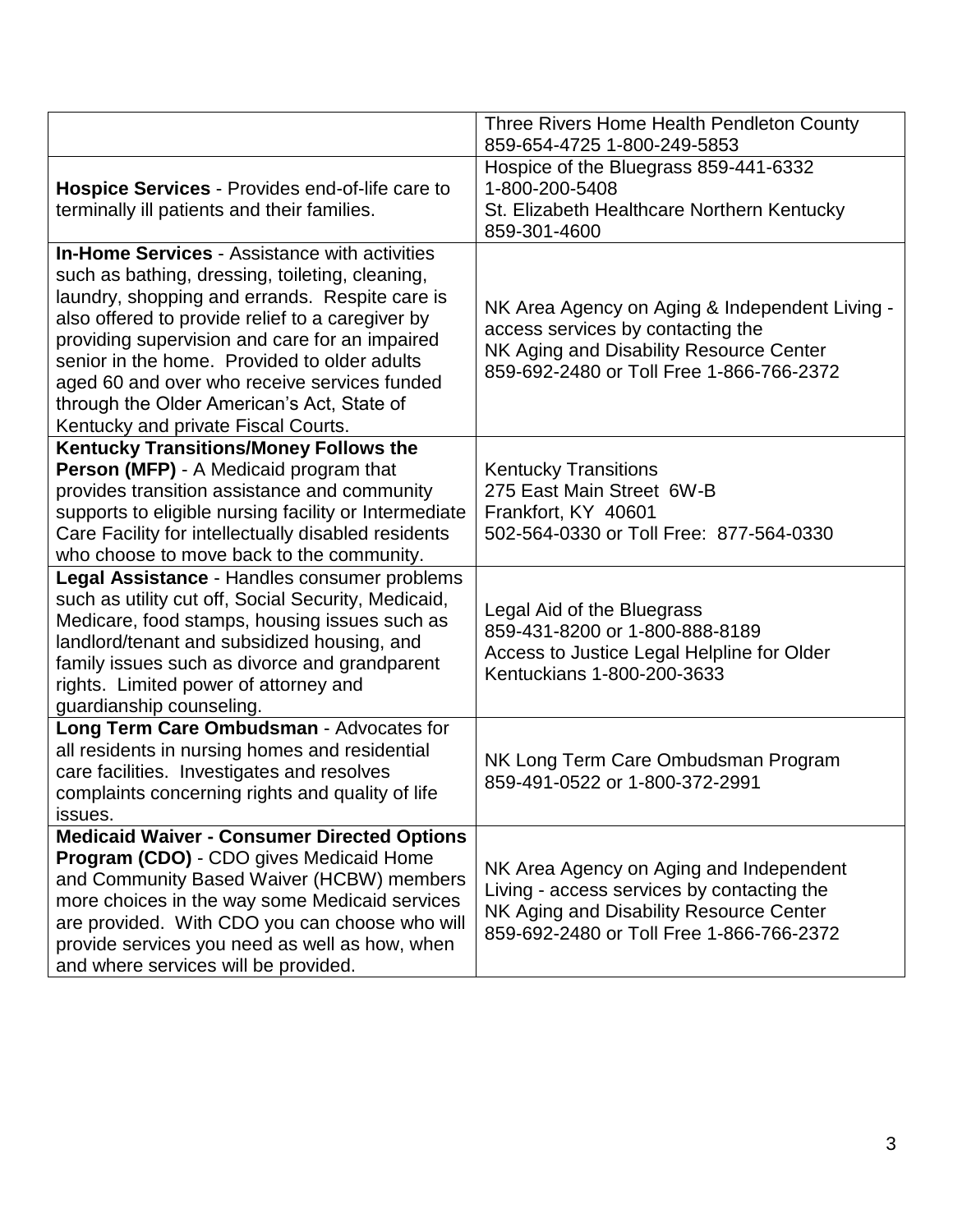| <b>Mental Health Services - Provides mental health</b>                                                                                                                                                                                                                                                                                      | NorthKey Community Care 859-331-3292                                                                                                                                                                                                                                                                                                                                                                                                                                                                                                                                   |
|---------------------------------------------------------------------------------------------------------------------------------------------------------------------------------------------------------------------------------------------------------------------------------------------------------------------------------------------|------------------------------------------------------------------------------------------------------------------------------------------------------------------------------------------------------------------------------------------------------------------------------------------------------------------------------------------------------------------------------------------------------------------------------------------------------------------------------------------------------------------------------------------------------------------------|
| assessments and counseling services.                                                                                                                                                                                                                                                                                                        | Mental Health America of NK<br>859-431-1077                                                                                                                                                                                                                                                                                                                                                                                                                                                                                                                            |
| <b>Office of Family Support - Processes</b><br>applications for food stamps and Medicaid.                                                                                                                                                                                                                                                   | Department for Community Based Services<br>Boone County 859-371-6900<br>Campbell County 859-292-6700<br>Carroll County 502-732-4271<br>Gallatin County 859-567-7281<br>Grant County 859-824-5202<br>Kenton County 859-292-6600<br>Owen County 502-484-3458<br>Pendleton County 859-654-6123                                                                                                                                                                                                                                                                            |
| <b>Private Pay Options - These services may also</b><br>include cleaning, personal care, respite, errands,<br>etc. A fee will be charged.                                                                                                                                                                                                   | Senior Services of NK Home Delivered Meals<br>859-491-0522 1-800-255-7265<br>Baptist Home Health 859-547-3353<br>Care Solutions 859-757-3362<br>Comfort Keepers 859-491-5777<br>Connecting Hearts Home Care 859-441-7977<br>Family Watch 859-344-1463<br>Home Helpers 859-801-1510<br>Home Instead Senior Care 859-282-86682<br>Right at Home 859-442-5111<br>Senior Helpers of NK 859-283-5500<br>St. Charles At Home 859-331-3224<br>Visiting Angels 859-647-6770<br>Visiting Nurse Association 859-344-1661                                                         |
| <b>Senior Citizen Centers - Provide congregate</b><br>meals, recreational actives, educational<br>programs, information and assistance and other<br>services for seniors.                                                                                                                                                                   | Boone County Senior Center 859-334-4047<br>Walton Senior Center 859-485-7611<br>Campbell County Senior Center 859-572-4300<br>Carroll County Senior Center 502-732-7026<br>Gallatin County Senior Center 859-567-2118<br>Williamstown Senior Center 859-824-6415<br>Edgewood Senior Center 859-331-5910<br>Elsmere Senior Center 859-727-2306<br>Independence Senior Center 859-356-6264<br>Ludlow Senior Center 859-491-9245<br>Northern Kentucky Senior Center 859-261-6422<br>Owen County Senior Center 502-484-3139<br>Pendleton County Senior Center 859-654-6029 |
| <b>State Health Insurance Assistance Program</b><br>(SHIP) - A national program that offers one-on-<br>one counseling and assistance to people with<br>Medicare and their families. SHIPs provide free<br>counseling and assistance via telephone and<br>face-to-face interactive sessions, public<br>education presentations and programs. | Legal Aid of the Bluegrass - SHIP Coordinator<br>859-431-8206 or 1-800-888-8189 Ext 1235                                                                                                                                                                                                                                                                                                                                                                                                                                                                               |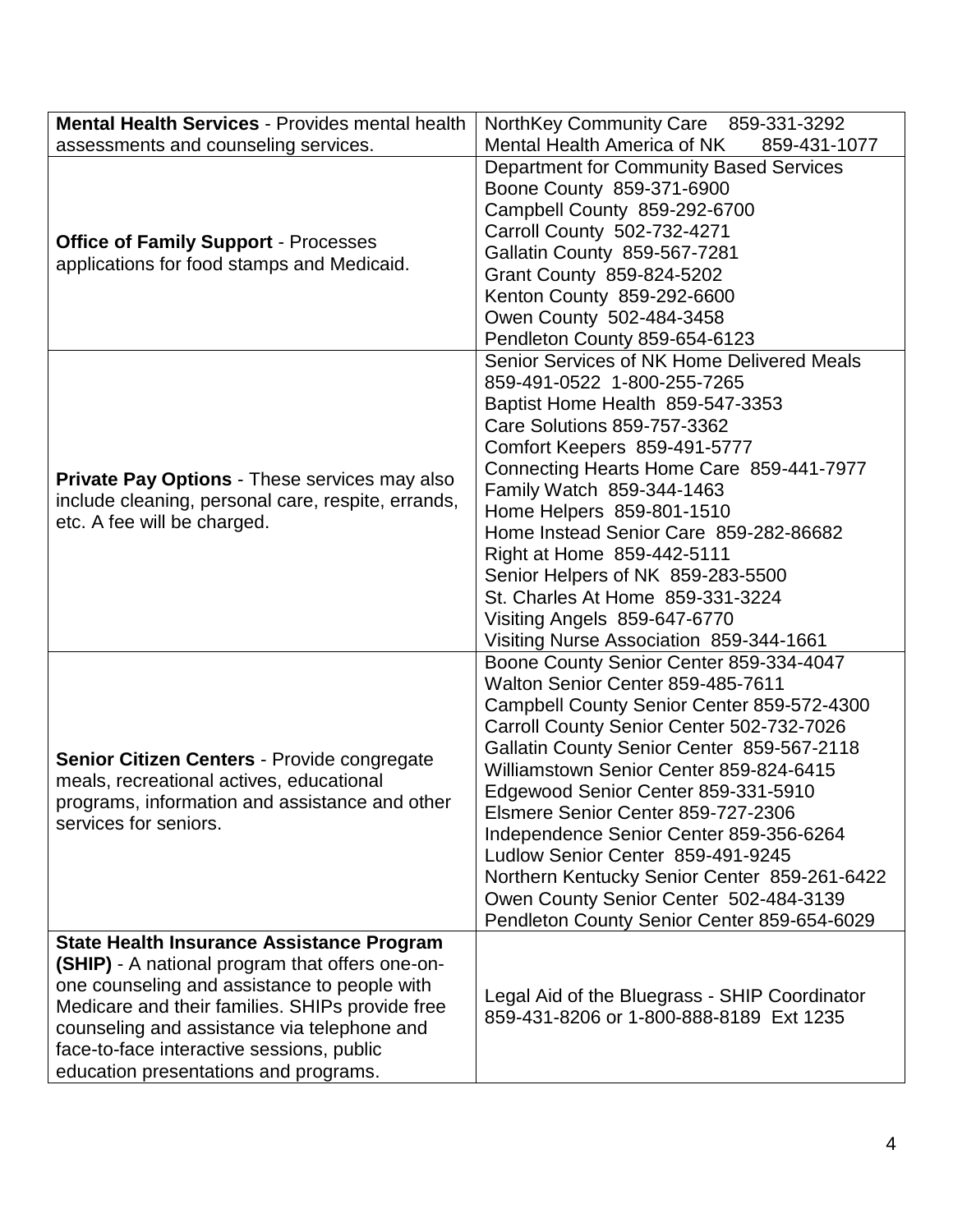| <b>Subsidized Housing - HUD Section 8 is a</b><br>federal program providing assistance to eligible<br>low-income families, the elderly and persons with<br>disabilities.                                                                            | <b>Boone County</b><br>Aldersgate Apartments 859-282-1180<br>Arcadia Park Apartments 859-594-4140<br>Brookview Town Homes 859-485-6293<br>Burlington Terrance 859-586-5628<br>Dixie Apartments 859-525-1207<br>Panorama Plus 859-746-8090<br>Parkland Apartments 859-371-2749<br>Walton Village 502-484-5802<br><b>Campbell County</b><br>Alexandria Manor 1-800-728-5802<br>Corpus Christi Apartments 859-581-2533<br>Grand Towers 859-581-2533<br>Lakeside Terrace 859-441-5166<br>Saratoga Place Apartments 859-291-6200<br>Speers Court 859-261-0536<br>Two Rivers 859-431-2166<br><b>Kenton County</b><br>Academy Flats 513-559-5832<br>Aireshire Apartments 859-428-3575<br>Austinburg Apartments 859-291-9047<br>Baptist Village Care Center 859-727-9330<br>Cambridge Square 859-431-2205<br>City Heights 859-292-3258<br>The Colony 859-581-2214<br>Golden Tower 859-292-3264<br>Goodwill Village 859-581-0755<br>Hathaway Court 859-491-5301<br>Highpoint Apartments 859-491-7365<br>LaSalette Gardens 859-431-5369<br>Latonia Terrance 859-292-3247<br>Munro House 859-817-3290<br>St. Aloysius 859-581-2269<br>Taylor Ridge Apartments 859-356-2500<br><b>Grant County</b><br>Academy Apartments 859-428-3575<br>Corinth Country Homes 859-823-5931 |
|-----------------------------------------------------------------------------------------------------------------------------------------------------------------------------------------------------------------------------------------------------|-----------------------------------------------------------------------------------------------------------------------------------------------------------------------------------------------------------------------------------------------------------------------------------------------------------------------------------------------------------------------------------------------------------------------------------------------------------------------------------------------------------------------------------------------------------------------------------------------------------------------------------------------------------------------------------------------------------------------------------------------------------------------------------------------------------------------------------------------------------------------------------------------------------------------------------------------------------------------------------------------------------------------------------------------------------------------------------------------------------------------------------------------------------------------------------------------------------------------------------------------------------------|
| <b>Transportation Services - Provides</b><br>transportation for seniors and disabled citizens<br>meeting criteria. Services may include transport<br>to senior centers, medical appointments,<br>shopping, etc. Some providers may charge a<br>fee. | Regional Access Mobility Program (RAMP)<br>859-578-6949<br><b>Region 13 Medical Transportation (Medical</b><br>transportation for Medicaid eligible individuals)<br>1-800-245-2826<br>Day Tripper Program 859-578-6949<br>NK Transit, Inc. 859-371-0569<br>Personal Transportation Services 859-371-2539                                                                                                                                                                                                                                                                                                                                                                                                                                                                                                                                                                                                                                                                                                                                                                                                                                                                                                                                                        |